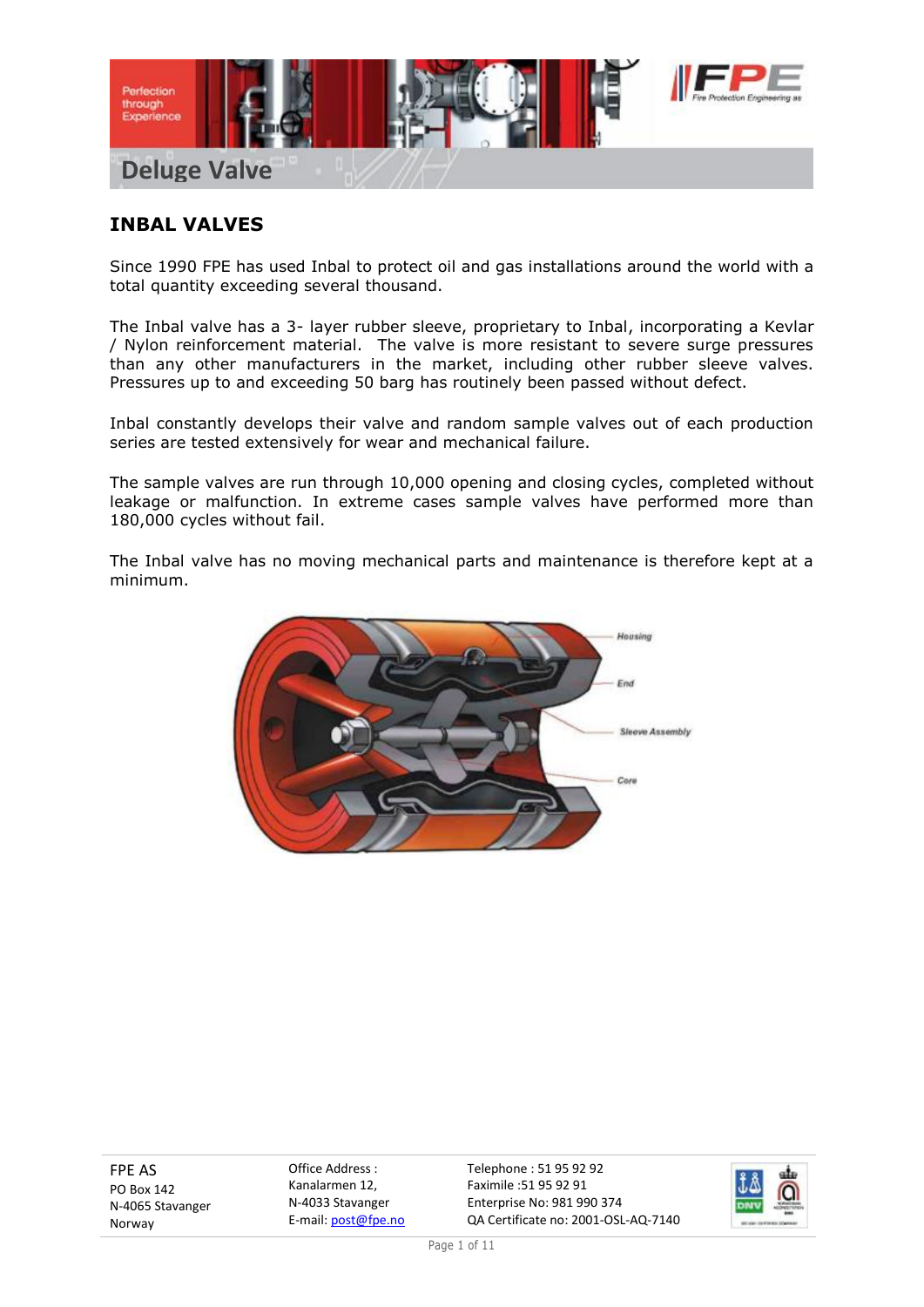

# **VALVE OPERATION**



The upstream water pressure is directed into the control chamber (formed between the rubber sleeve and the valve housing) via the pilot valve. The cross section area of the external surface is larger than the exposed internal surface and the rubber sleeve is thereby squeezed tightly around the valve disc closing the valve.

**Figure 1: Closed**



**Figure 2: Open**

Blocking the upstream water supply and relieving the water in the control chamber opens the valve.



**Figure 3: Pressure Control**

Pressure control is achieved by relieving the water in the control chamber partially, thereby keeping the valve in a semi-open position. This is done through a Pressure Control Pilot Valve that senses the downstream pressure and adjusts the water pressure in the control chamber accordingly.

FPE AS PO Box 142 N-4065 Stavanger Norway

Office Address : Kanalarmen 12, N-4033 Stavanger E-mail: post@fpe.no

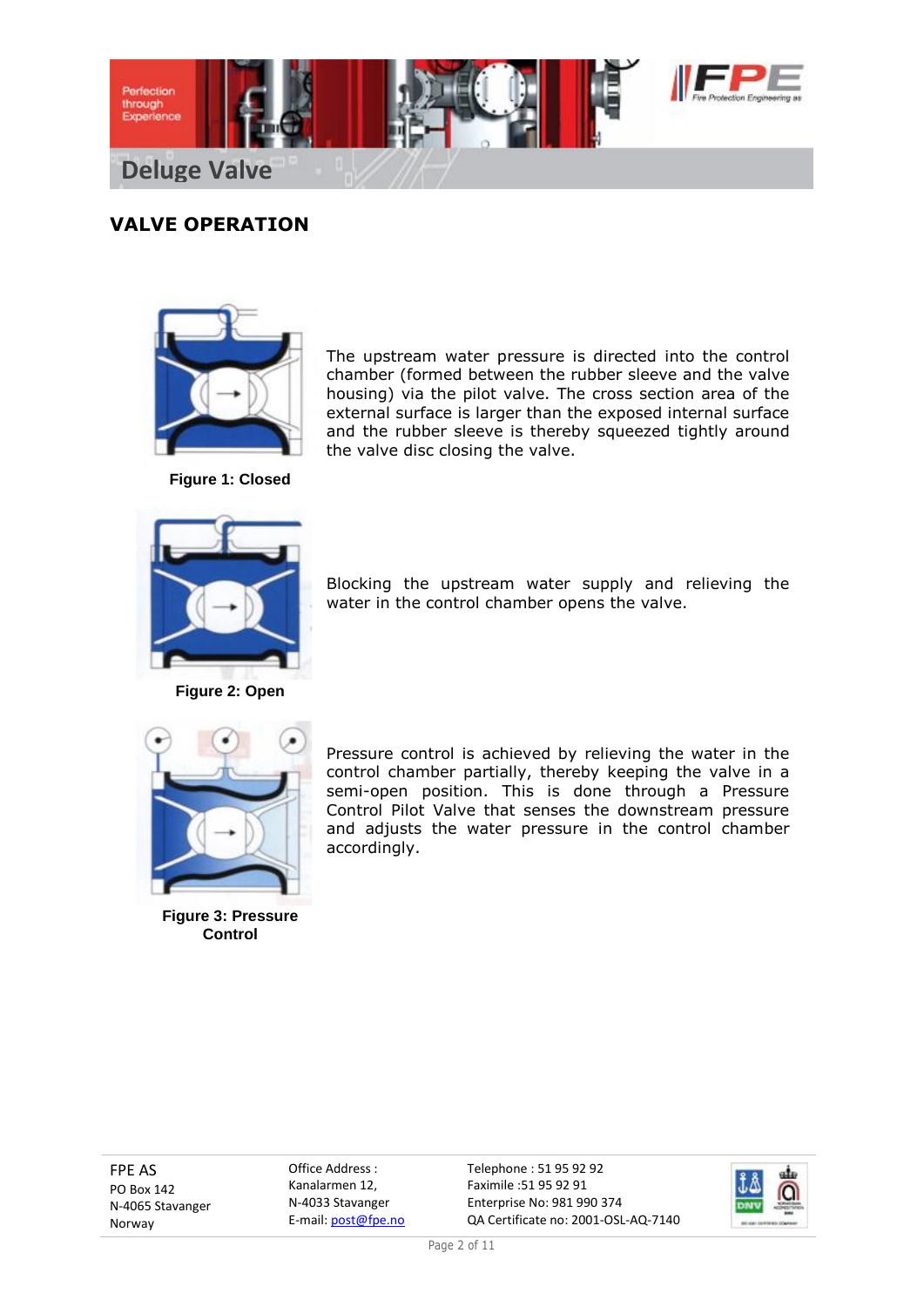

## **ACTIVATION AND PRESSURE CONTROL**

### **Pneumatic**

The on/off pilot valve is operated by instrument air provided by the platform instrument air system. Instrument air is typically delivered to an air reservoir located on skid that acts as a backup in case of instrument air system failure.

Pneumatically controlled valves utilize a combination pilot valve, PA4 (valves  $\leq 6"$ ) or PB4 (valves  $\geq$  8"). The valve is pressure operated, diaphragm actuated, and springloaded combining on/off operation via a manual release, solenoid valve remotely controlled by the Fire & Gas System, and/or fusible loop system and adjustable downstream pressure control (if option is required). A fusible loop system utilizes the instrument air to pressurize a grid complete with fusible plugs that open at pre-set temperatures. This in turn provides the third option in the on/off control of the valve.

Applying pressure to the actuator port closes the valve by forcing water to flow into the deluge valve control chamber and removing pressure reverses the flow thus opening the valve.

#### **Pressure Control**

The pilot valve can be trimmed to control the downstream firewater supply pressure. Connecting the sensing line of the pilot valve to the downstream piping allows the pilot valve to be adjusted to the desired downstream pressure thus controlling the pressure / flow by modulating the control chamber water pressure. The set-pressure is adjustable by means of an adjustment screw located on top of the pilot valve.



Pilot line pressure is applied. The Pilot Valve and the Inbal Valve are in tight closed position

"Pressure Reducing" Position Pilot line pressure drops below the level required along Graph (1). The Pilot Valve starts to modulate the Inbal Valve for pressure reduction service.

#### **Figure 4: Pneumatic Pilot Valve Operation**

FPE AS PO Box 142 N-4065 Stavanger Norway

Office Address : Kanalarmen 12, N-4033 Stavanger E-mail: post@fpe.no

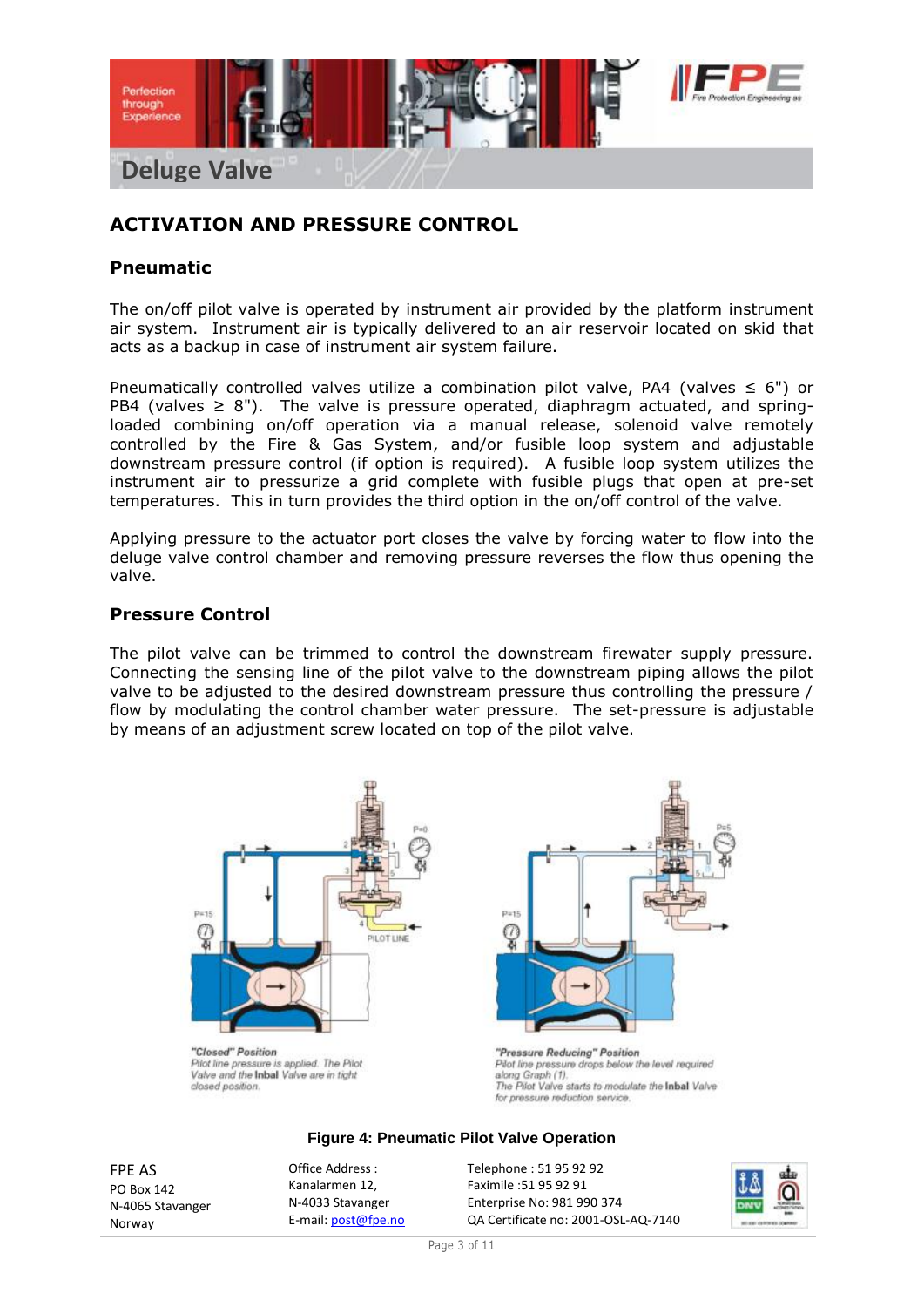

**Deluge Valve**

Perfection through<br>Experience



**Figure 5: PA4 Pilot Valve**

#### **Limitations**

Based on our experience the skid inlet pressure varies between 10-18 barg while the required outlet pressure will be between 3-7 barg. The Inbal valve noting skid piping, misc. valves, and elevation etc. does not solely perform the required pressure reduction and one can expect a 1-2 barg pressure drop for the misc. designs.

The pressure regulating capacity of the Inbal valve is limited to the velocity through the valve and the respective skid inlet pressure. Excessive pressure reduction can lead to cavitation so care should be taken in evaluating the velocity. When reviewing the velocity also consider future system expansion possibilities in the evaluation. FPE recommends a deluge valve velocity not to exceed 5 m/s. The following table is provided for a quick reference guide.

FPE AS PO Box 142 N-4065 Stavanger Norway

Office Address : Kanalarmen 12, N-4033 Stavanger E-mail: post@fpe.no

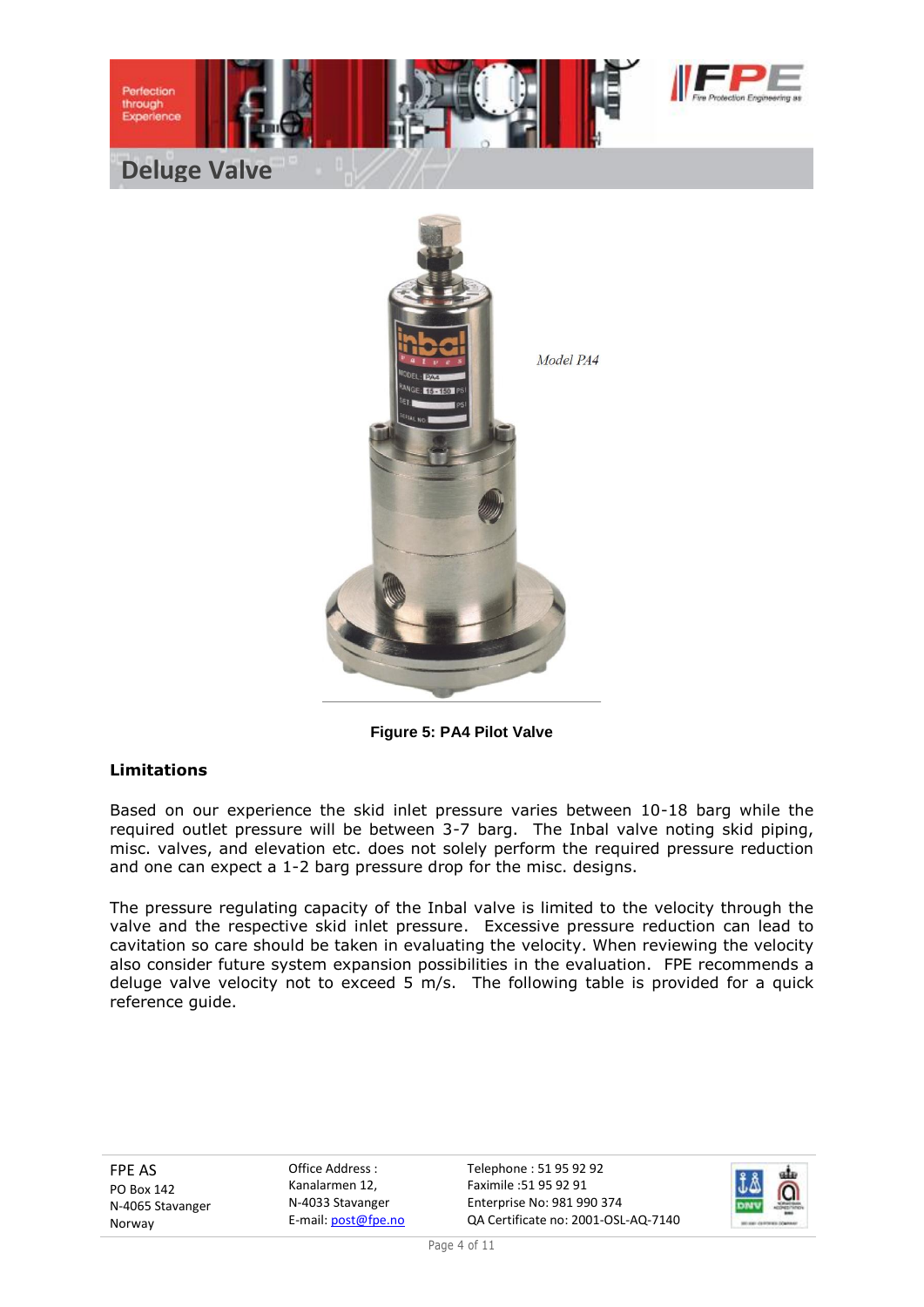

| <b>Size</b>  | <b>Flow</b>                            |       |      | <b>Velocity</b> |
|--------------|----------------------------------------|-------|------|-----------------|
| in           | $m^3/hr$                               | 1/min | gpm  | m/s             |
| 12           | 1200                                   | 20040 | 5280 | 4.6             |
| 10           | 850                                    | 14195 | 3740 | 4.6             |
| 8            | 550                                    | 9185  | 2420 | 4.7             |
| 6            | 320                                    | 5344  | 1408 | 4.8             |
| 4            | 140                                    | 2338  | 616  | 4.7             |
| 3            | 75                                     | 1253  | 330  | 4.9             |
| <b>Notes</b> | 1. Pipe > 3" Sch 40, otherwise Sch 80. |       |      |                 |

### **Table 1: Max Flow and Velocity**

Dependent upon the system, the designer should consider increasing the valve size thus increasing pressure-regulating capability. Reference the Inbal graph below for clarification on velocity versus pressure reduction.

FPE AS PO Box 142 N-4065 Stavanger Norway

Office Address : Kanalarmen 12, N-4033 Stavanger E-mail: post@fpe.no

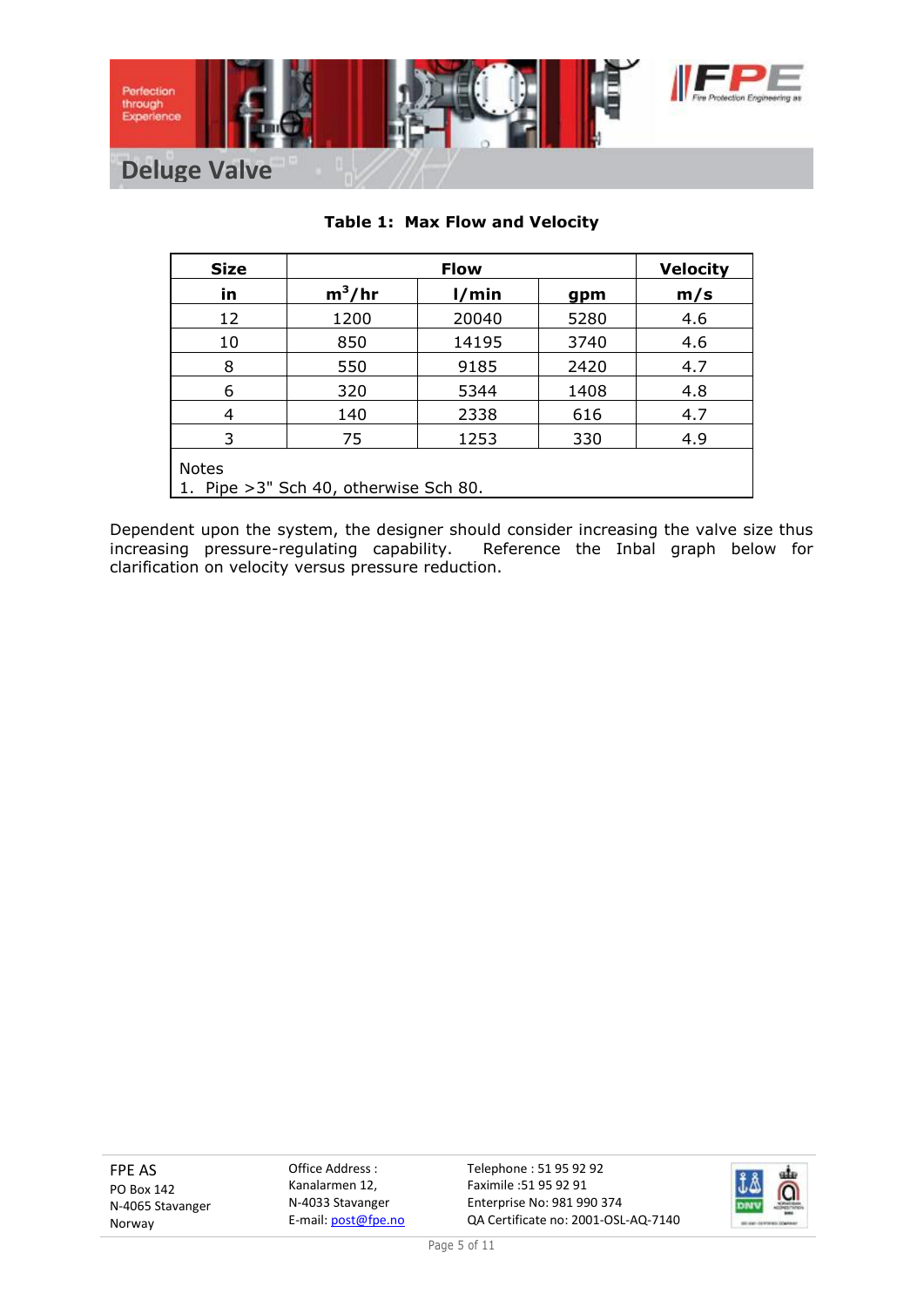



**Figure 6: Inbal Valve Pressure Regulating Capability**

Locate the maximum recommended FPE velocity of 5 m/s and note the location of the corresponding point 6 barg is in the maximum working zone.

Should the pressure reduction requirement exceed the limits in the graph above consider increasing the valve size or incorporating restriction orifices on the skid / system outlets.

| Office Address :<br><b>FPE AS</b><br>Kanalarmen 12.<br>PO Box 142<br>N-4033 Stavanger<br>N-4065 Stavanger<br>E-mail: post@fpe.no<br>Norway | Telephone: 51 95 92 92<br>Faximile :51 95 92 91<br>Enterprise No: 981 990 374<br>QA Certificate no: 2001-OSL-AQ-7140 | $\frac{1}{\overline{a}}$<br><b>JA</b><br>paru |
|--------------------------------------------------------------------------------------------------------------------------------------------|----------------------------------------------------------------------------------------------------------------------|-----------------------------------------------|
|--------------------------------------------------------------------------------------------------------------------------------------------|----------------------------------------------------------------------------------------------------------------------|-----------------------------------------------|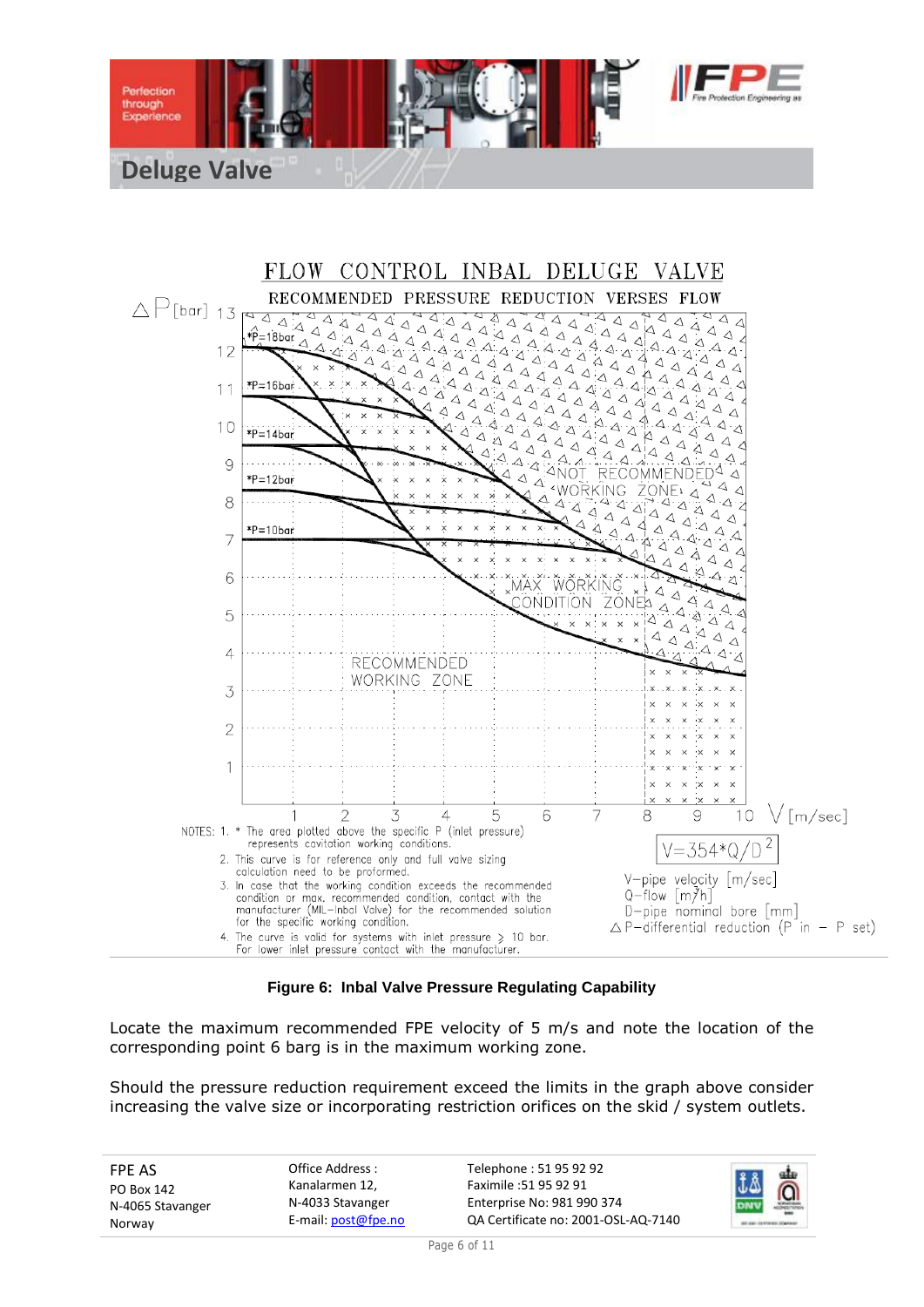



**Figure 7: Pneumatic P&ID No. 1**

Note the two release options with a local manual release and remotely activated solenoid valve.

FPE AS PO Box 142 N-4065 Stavanger Norway

Office Address : Kanalarmen 12, N-4033 Stavanger E-mail: post@fpe.no

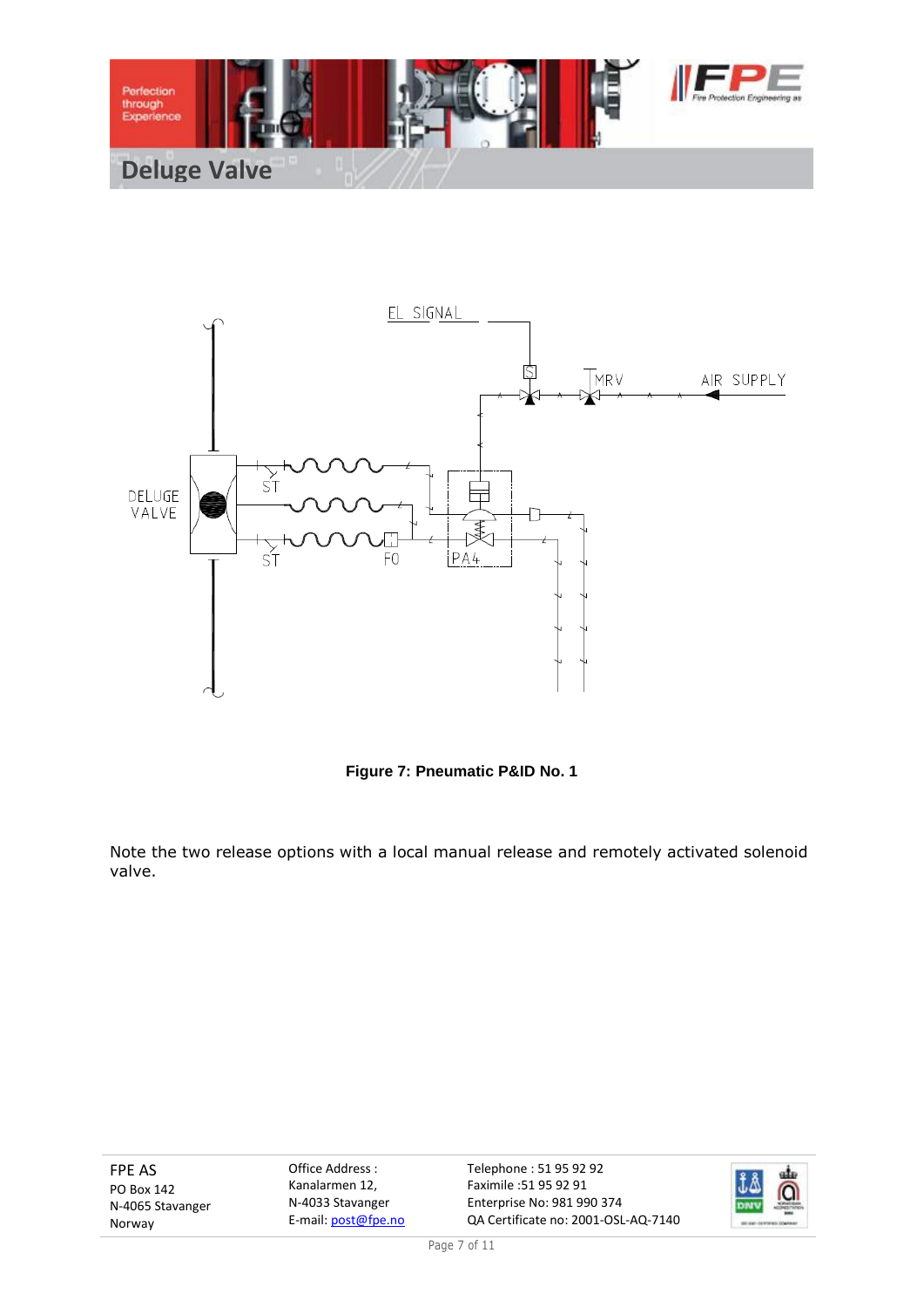



## **Figure 8: Pneumatic P&ID No. 2**

Note all three options including the manual release, solenoid valve, and fusible plug (bulb) system.

FPE AS PO Box 142 N-4065 Stavanger Norway

Office Address : Kanalarmen 12, N-4033 Stavanger E-mail: post@fpe.no

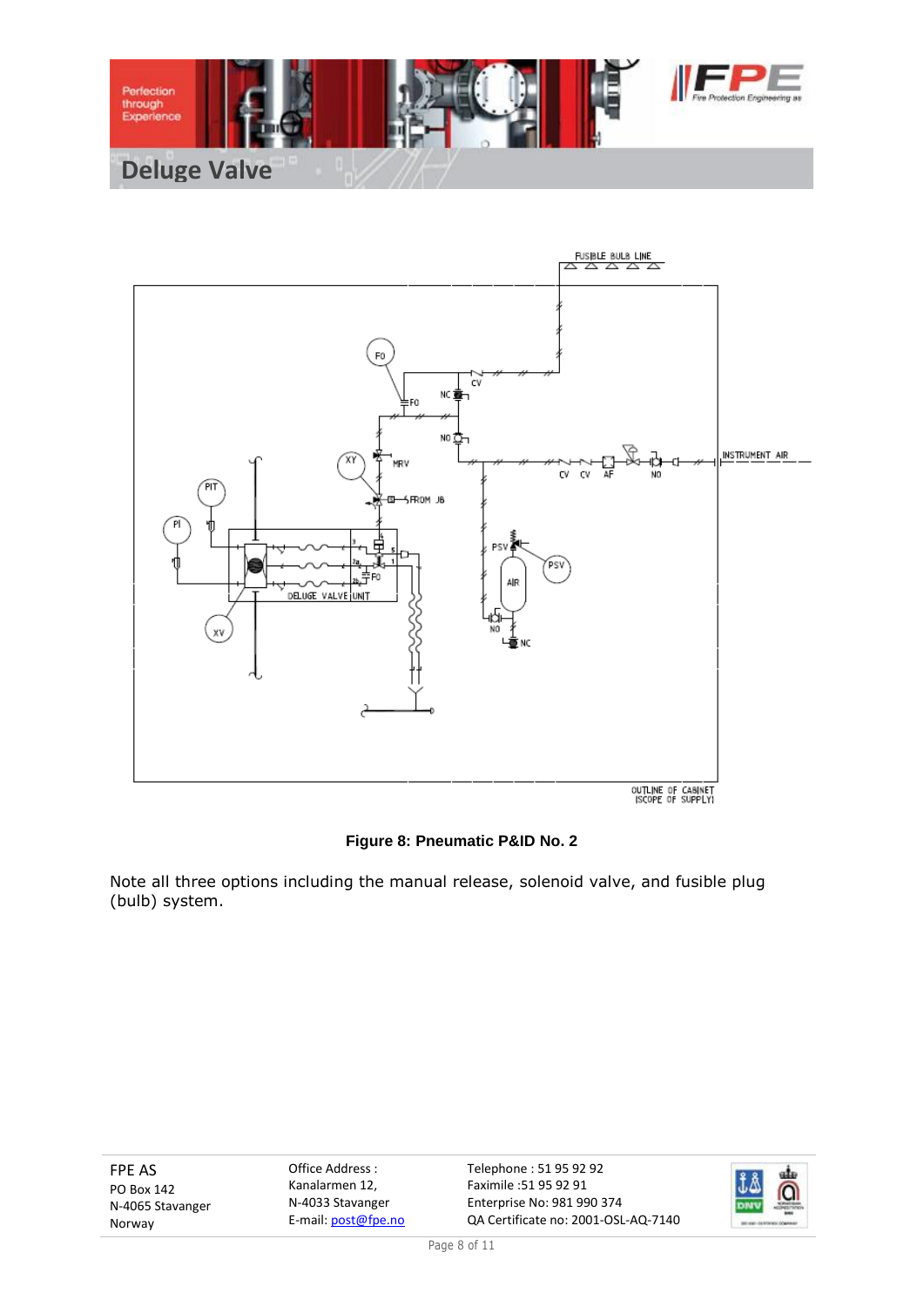

## **Hydraulic**

Valve release may utilize water in the absence of instrument air or to simplify design. This is achieved by incorporating a 3/2 solenoid valve downstream of the pilot valve.

The hydraulic release activation incorporates a pressure control pilot valve, PA1 (valves ≤ 6") or PB1 (valves  $\geq$  8"). The valve is a pressure operated and spring-loaded pressure control design combining on/off operation via a manual release or solenoid valve with adjustable downstream firewater supply pressure control.

When the solenoid and manual release valve is closed water is forced to flow into the deluge valve control chamber and operating either valve reverses the flow thus opening the valve.

### **Pressure Control**

See the Pressure Control section.



"Closed" Position Pilot line pressure is applied. The Pilot Valve and the Inbal Valve are in tight closed position.



"Pressure Reducing" Position Pilot line pressure drops below the level required along Graph (1). The Pilot Valve starts to modulate the Inbal Valve for pressure reduction service.

#### **Figure 9: Hydraulic Pilot Valve Operation with Solenoid**

FPE AS PO Box 142 N-4065 Stavanger Norway

Office Address : Kanalarmen 12, N-4033 Stavanger E-mail: post@fpe.no

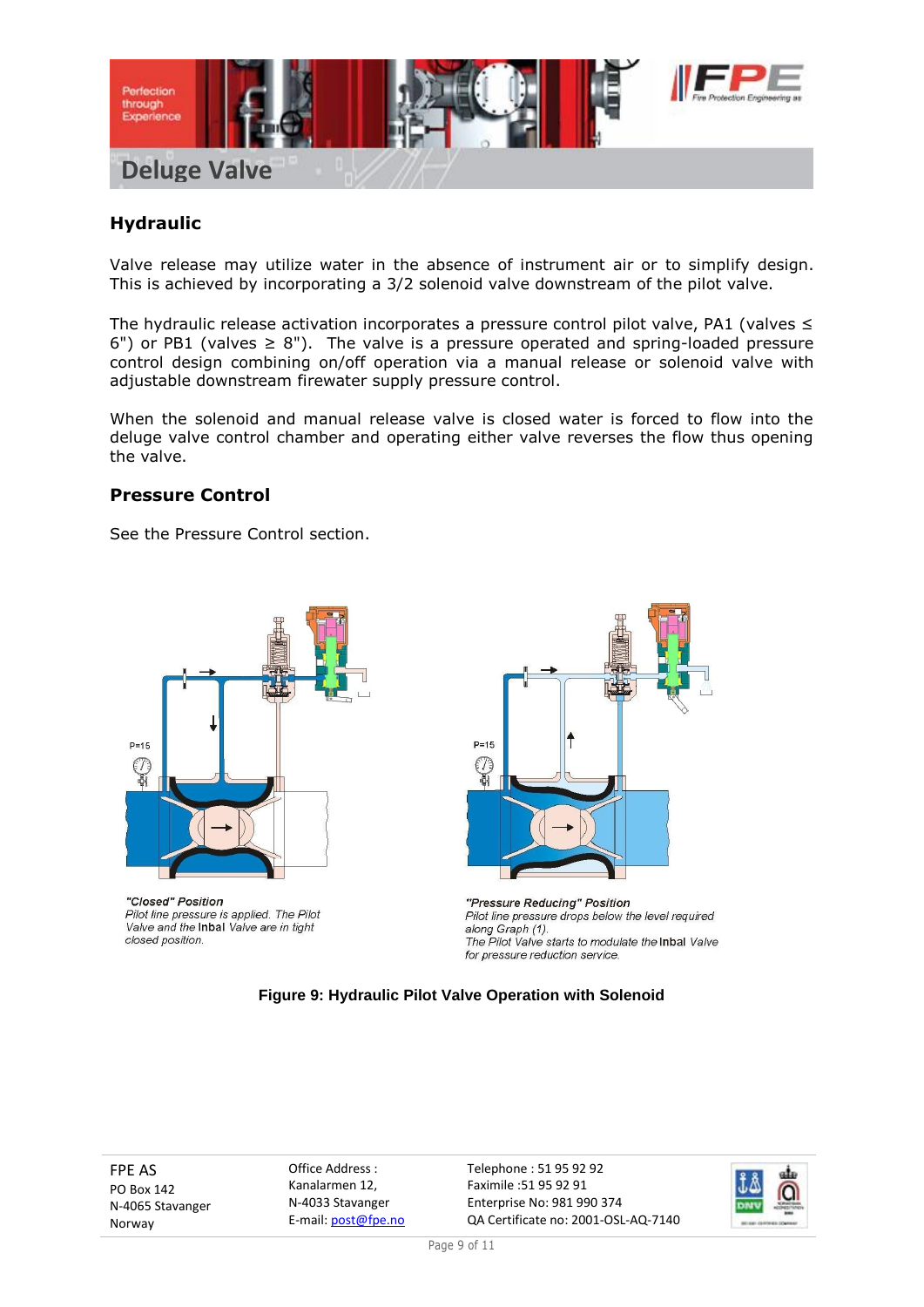



**Figure 10: PA1 Pilot Valve**

FPE AS PO Box 142 N-4065 Stavanger Norway

Office Address : Kanalarmen 12, N-4033 Stavanger E-mail: post@fpe.no